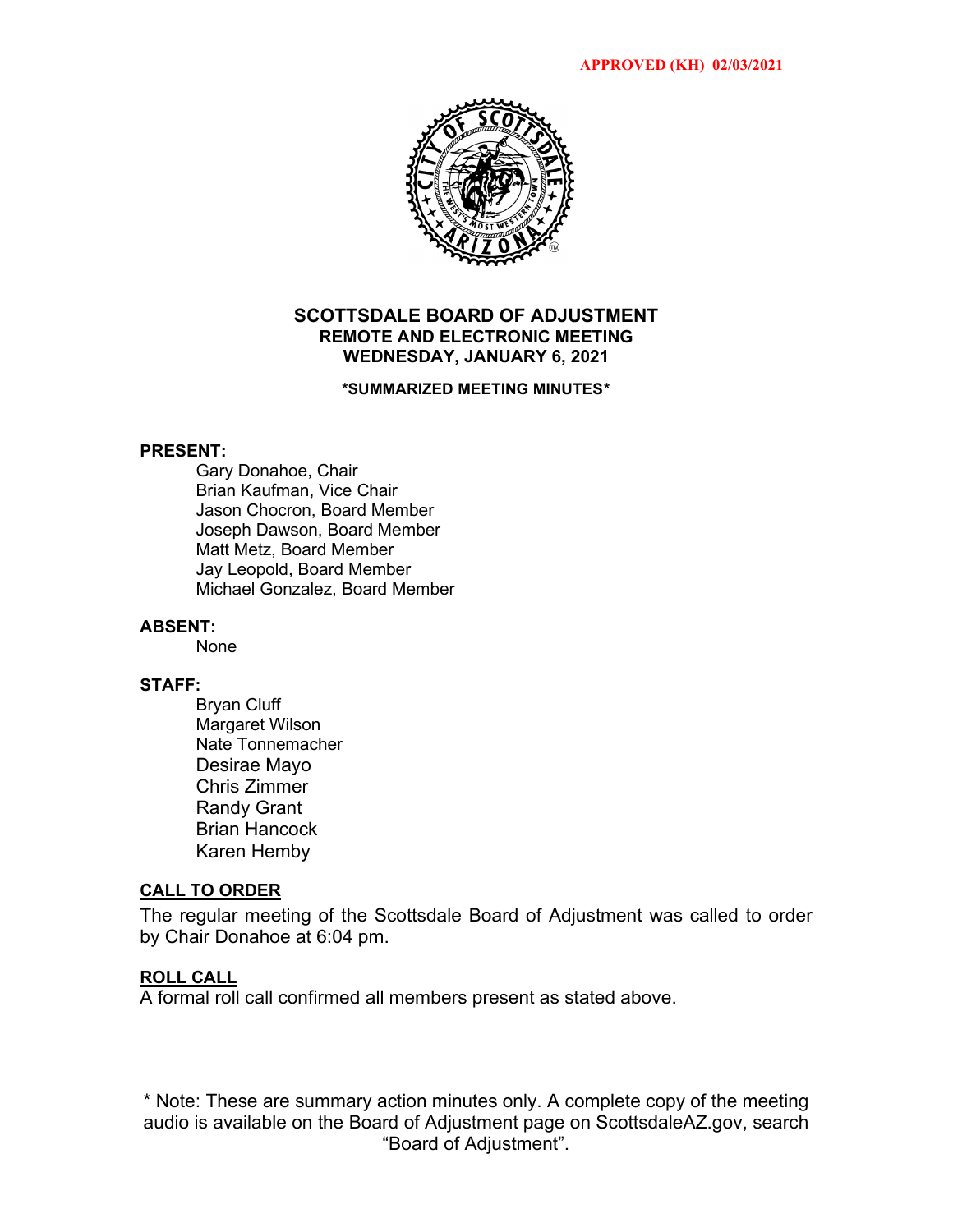# **ADMINISTRATIVE REPORT**

1. Identify supplemental information, if any, related to the January 6, 2021 Board of Adjustment agenda items, and other correspondence.

# **APPROVAL OF MINUTES**

2. Review and possible approval of November 4, 2020 Board of Adjustment Regular Meeting Minutes.

**VICE CHAIR KAUFMAN MADE A MOTION TO APPROVE THE NOVEMBER 4, 2020 BOARD OF ADJUSTMENT MEETING MINUTES, 2ND BY BOARD MEMBER CHOCRON. THE MOTION CARRIED UNANIMOUSLY IN FAVOR BY CHAIR DONAHOE, VICE CHAIR KAUFMAN, BOARD MEMBER CHOCRON, BOARD MEMBER DAWSON, BOARD MEMBER LEOPOLD, AND BOARD MEMBER GONZALEZ WITH AN AYE VOTE OF SIX (6) TO ZERO (0). BOARD MEMBER METZ ABSTAINED FROM THE VOTE.**

# **ADMINISTRATIVE ITEMS**

3. [2021 Board of Adjustment Calendar](https://eservices.scottsdaleaz.gov/planning/projectsummary/unrelated_documents/2021%20BOA%20Hearing%20Dates.pdf) Review and possible approval of the Board of Adjustment 2021 hearing dates.

**BOARD MEMBER METZ MADE A MOTION TO APPROVE THE 2021 BOARD OF ADJUSTMENT CALENDAR, 2ND BY VICE CHAIR KAUFMAN. THE MOTION CARRIED UNANIMOUSLY IN FAVOR BY CHAIR DONAHOE, VICE CHAIR KAUFMAN, BOARD MEMBER CHOCRON, BOARD MEMBER METZ, BOARD MEMBER DAWSON, BOARD MEMBER LEOPOLD, AND BOARD MEMBER GONZALEZ WITH AN AYE VOTE OF SEVEN (7) TO ZERO (0).** 

4. 2021 Election of Officers

Staff requests that the Board nominate and elect the Chair and Vice Chair for 2021.

**VICE CHAIR KAUFMAN WAS NOMINATED AS CHAIR BY CHAIR DONAHOE, THE MOTION CARRIED UNANIMOUSLY IN FAVOR BY CHAIR DONAHOE, VICE CHAIR KAUFMAN, BOARD MEMBER CHOCRON, BOARD MEMBER METZ, BOARD MEMBER DAWSON, BOARD MEMBER LEOPOLD, AND BOARD MEMBER GONZALEZ WITH AN AYE VOTE OF SEVEN (7) TO ZERO (0).** 

**BOARD MEMBER METZ AND BOARD MEMBER LEOPOLD WERE NOMINATED AS VICE CHAIR BY CHAIR DONAHOE, BOARD MEMBER METZ RECEIVED FIVE (5) VOTES AND BOARD MEMBER LEOPOLD RECEIVED TWO (2) VOTES.**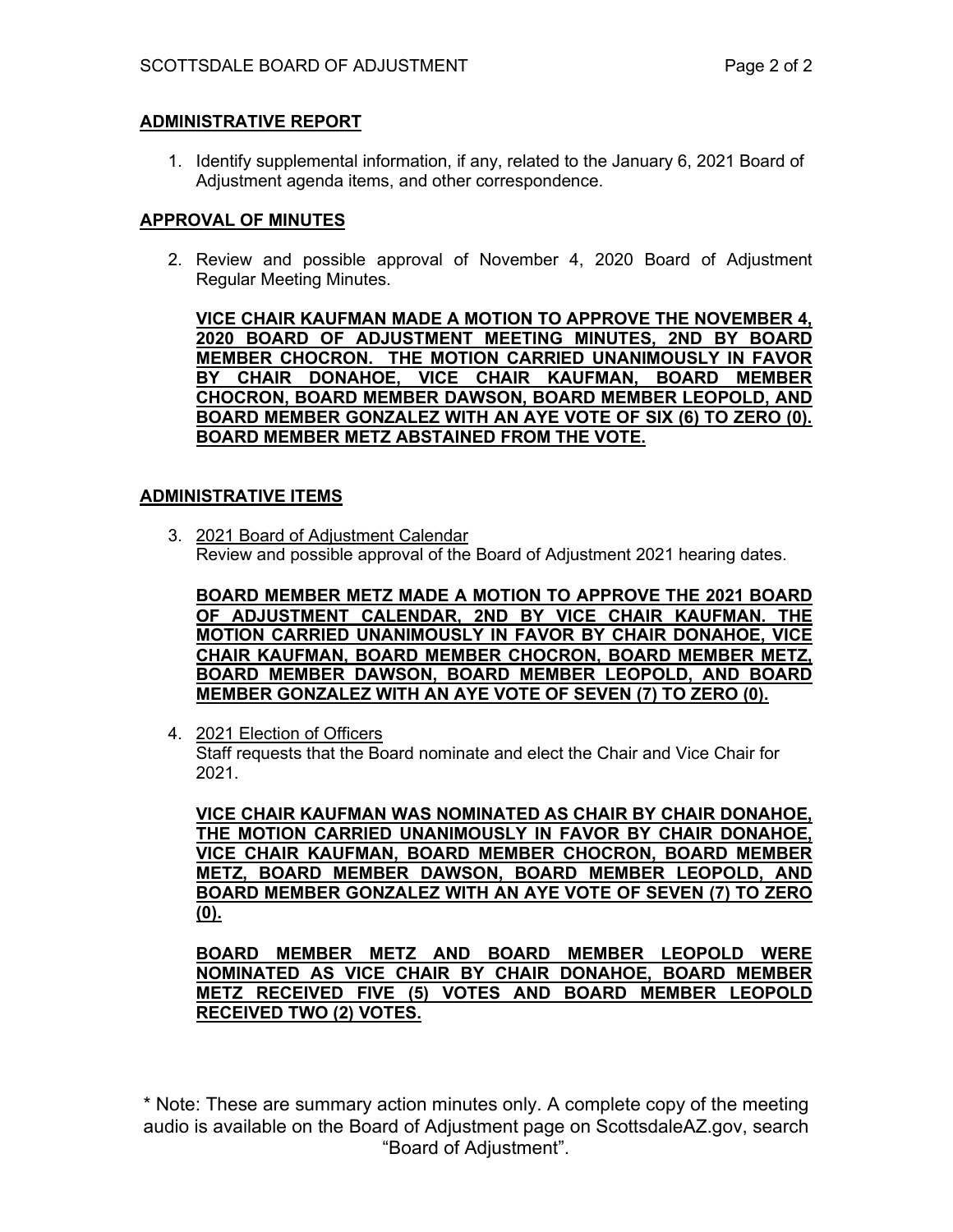5. 2020 Board of [Adjustment](https://eservices.scottsdaleaz.gov/planning/projectsummary/unrelated_documents/BOA%20Annual%20Report%202020.pdf) [Annual Report](https://eservices.scottsdaleaz.gov/planning/projectsummary/unrelated_documents/BOA%20Annual%20Report%202020.pdf) Review and [possible](https://eservices.scottsdaleaz.gov/planning/projectsummary/unrelated_documents/2021%20BOA%20Hearing%20Dates.pdf) approval of the 2020 Board of Adjustment Annual Report.

**VICE CHAIR MADE A MOTION TO APPROVE THE 2020 BOARD OF ADJUSTMENT ANNUAL REPORT, 2ND BY BOARD MEMBER DAWSON. THE MOTION CARRIED IN FAVOR BY CHAIR DONAHOE, VICE CHAIR KAUFMAN, BOARD MEMBER CHOCRON, BOARD MEMBER DAWSON, BOARD MEMBER LEOPOLD, AND BOARD MEMBER GONZALEZ WITH AN AYE VOTE OF SIX (6) TO ZERO (0). BOARD MEMBER METZ ABSTAINED FROM THE VOTE.**

# **REGULAR AGENDA**

6. [17-BA-2020 \(Garcia Variance Approval Request\)](https://eservices.scottsdaleaz.gov/planning/projectsummary/ba_reports/BA_17_BA_2020.pdf)

Request by owner for a variance to the City of Scottsdale Zoning Ordinance, Section 5.504.G. pertaining to wall height within the required front yard setback for a property with Single-Family Residential (R1-7) zoning. 8637 E Starlight Wy

**BOARD MEMBER METZ MADE A MOTION TO CONTINUE 17-BA-2020 TO THE FEBRUARY MEETING, 2ND BY BOARD MEMBER DAWSON. THE MOTION CARRIED UNANIMOUSLY IN FAVOR BY CHAIR DONAHOE, VICE CHAIR KAUFMAN, BOARD MEMBER CHOCRON, BOARD MEMBER METZ, BOARD MEMBER DAWSON, BOARD MEMBER LEOPOLD, AND BOARD MEMBER GONZALEZ WITH AN AYE VOTE OF SEVEN (7) TO ZERO (0).** 

7. 18-BA-2020 (2820 N 70th Pl Carport and Storage Shed)

Request by owner for two variances to the City of Scottsdale Zoning Ordinance, Section 5.504.E.5. pertaining to the required front yard setback along the longer street frontage for a corner lot property and Section 5.504.I.1.a pertaining to accessory buildings located in the front yard on a property with Single-Family Residential (R1-7) zoning. 2820 N 70th Pl

**BOARD MEMBER METZ MADE A MOTION TO DENY 18-BA-2020, 2ND BY BOARD MEMBER CHOCRON. THE MOTION CARRIED UNANIMOUSLY IN FAVOR BY CHAIR DONAHOE, VICE CHAIR KAUFMAN, BOARD MEMBER CHOCRON, BOARD MEMBER METZ, BOARD MEMBER DAWSON, BOARD MEMBER LEOPOLD, AND BOARD MEMBER GONZALEZ WITH AN AYE VOTE OF SEVEN (7) TO ZERO (0).**